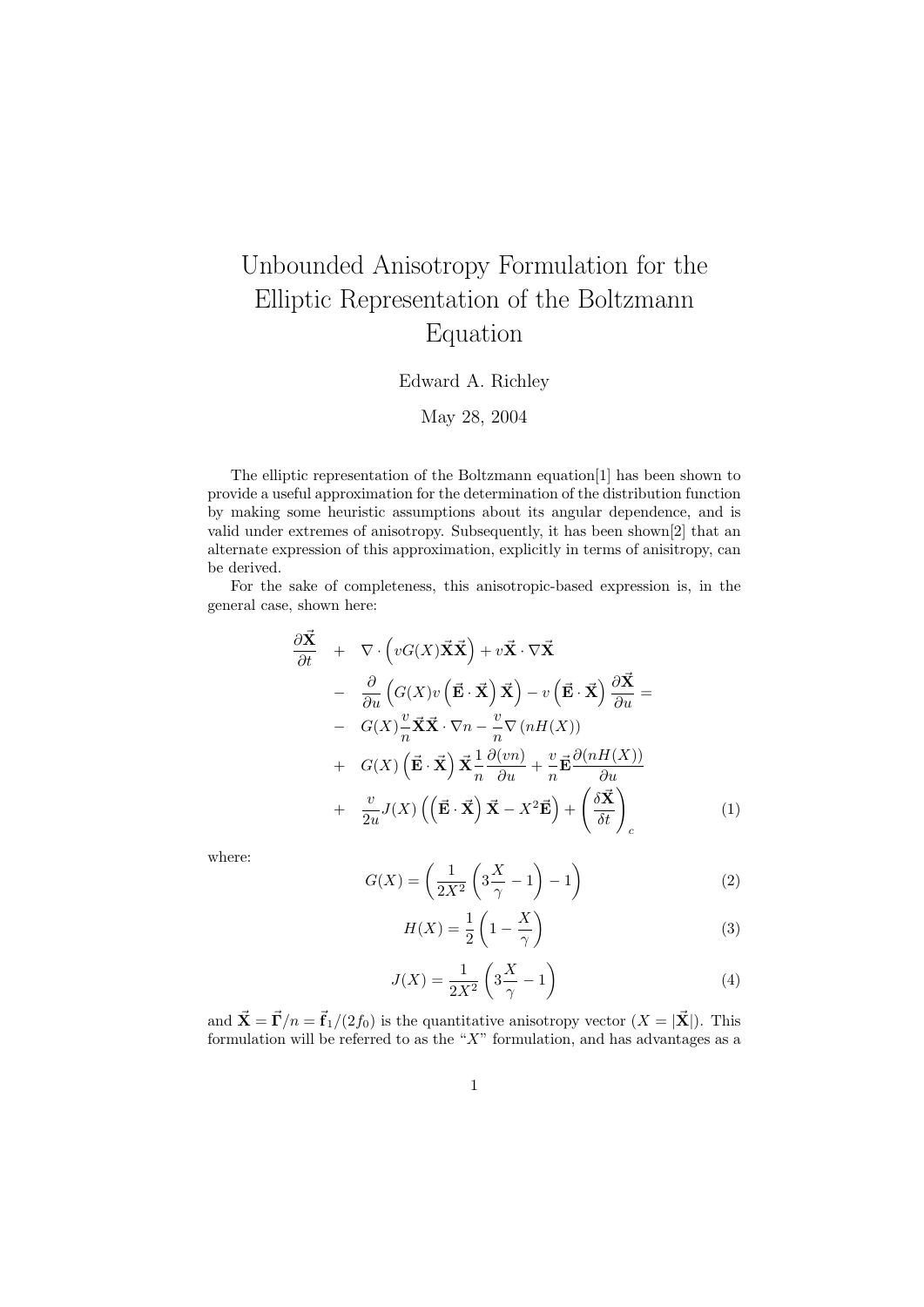basis for discretization for the suppression of numerical artifacts. In particular, the generation of high-spatial-frequency oscillations in a low-dissipation timedependent numerical scheme is largely mitigated by discretization according to the " $X$ " formulation.

The main difficulty with the X formulation is that the range of  $|\vec{\mathbf{X}}|$  is limited to [0, 1]. The inevitable truncation error of discretized numerical schemes will lead to violations of these limits. That is, although the continuum equations serve to limit the extent of  $|\vec{\mathbf{X}}|$ , computationally a limit is difficult to enforce. Certainly artificial limits can be placed, and are somewhat justified by knowledge of the properties of  $\vec{X}$ , but these would present a deviation from the otherwise uniform treatment of the governing equation.

A more pleasing technique would be to seek yet another dependent variable with infinite range to represent the limited range of  $|\vec{\mathbf{X}}|$ . One such transformation is as follows. Define:

$$
\vec{Y} = \frac{\vec{X}}{\sqrt{1 - X^2}}\tag{5}
$$

so that:

$$
\vec{\mathbf{X}} = \frac{\vec{\mathbf{Y}}}{\sqrt{1 + Y^2}}\tag{6}
$$

Thus it is very easy to transform back and forth between  $\vec{X}$  and  $\vec{Y}$ . The following identities are all easily derived:

$$
\frac{Y}{X} \left( 1 + \vec{Y} \vec{Y} \cdot \right) \frac{\partial \vec{X}}{\partial s} = \frac{\partial \vec{Y}}{\partial s}
$$
\n(7)

where *s* is *any* independent variable.

$$
\frac{Y}{X}\left(1+\vec{\mathbf{Y}}\vec{\mathbf{Y}}\cdot\right)\vec{\mathbf{X}}=(1+Y^2)\vec{\mathbf{Y}}\tag{8}
$$

$$
\frac{Y}{X}\left(1+\vec{\mathbf{Y}}\vec{\mathbf{Y}}\cdot\right)\vec{\mathbf{E}} = \frac{Y}{X}\vec{\mathbf{E}} + \frac{Y}{X}(\vec{\mathbf{Y}}\cdot\vec{\mathbf{E}})\vec{\mathbf{Y}} \tag{9}
$$

and these make it easy to transform Equation 1 into a transport equation for  $\vec{Y}$ :

$$
\frac{\partial \vec{Y}}{\partial t} + v\vec{X} \cdot \nabla \vec{Y} + \nabla \cdot \left(vG(X)\vec{X}\vec{Y}\right) \n- v\left(\vec{E}\cdot\vec{X}\right)\frac{\partial \vec{Y}}{\partial u} - \frac{\partial}{\partial u}\left(vG(X)\left(\vec{E}\cdot\vec{X}\right)\vec{Y}\right) = \nY^2\vec{Y}\frac{\partial}{\partial u}\left(vG(X)\left(\vec{E}\cdot\vec{X}\right)\right) \n- \frac{v}{n}G(X)(1+Y^2)\vec{Y}\vec{X}\cdot\nabla n - \frac{v}{n}\frac{Y}{X}\left(1+\vec{Y}\vec{Y}\cdot\right)\nabla(nH(X)) \n- vY^2\vec{Y}\nabla \cdot \left(G(X)\vec{X}\right) \n+ (1+Y^2)G(X)\left(\vec{E}\cdot\vec{X}\right)\vec{Y}\frac{1}{n}\frac{\partial(vn)}{\partial u}
$$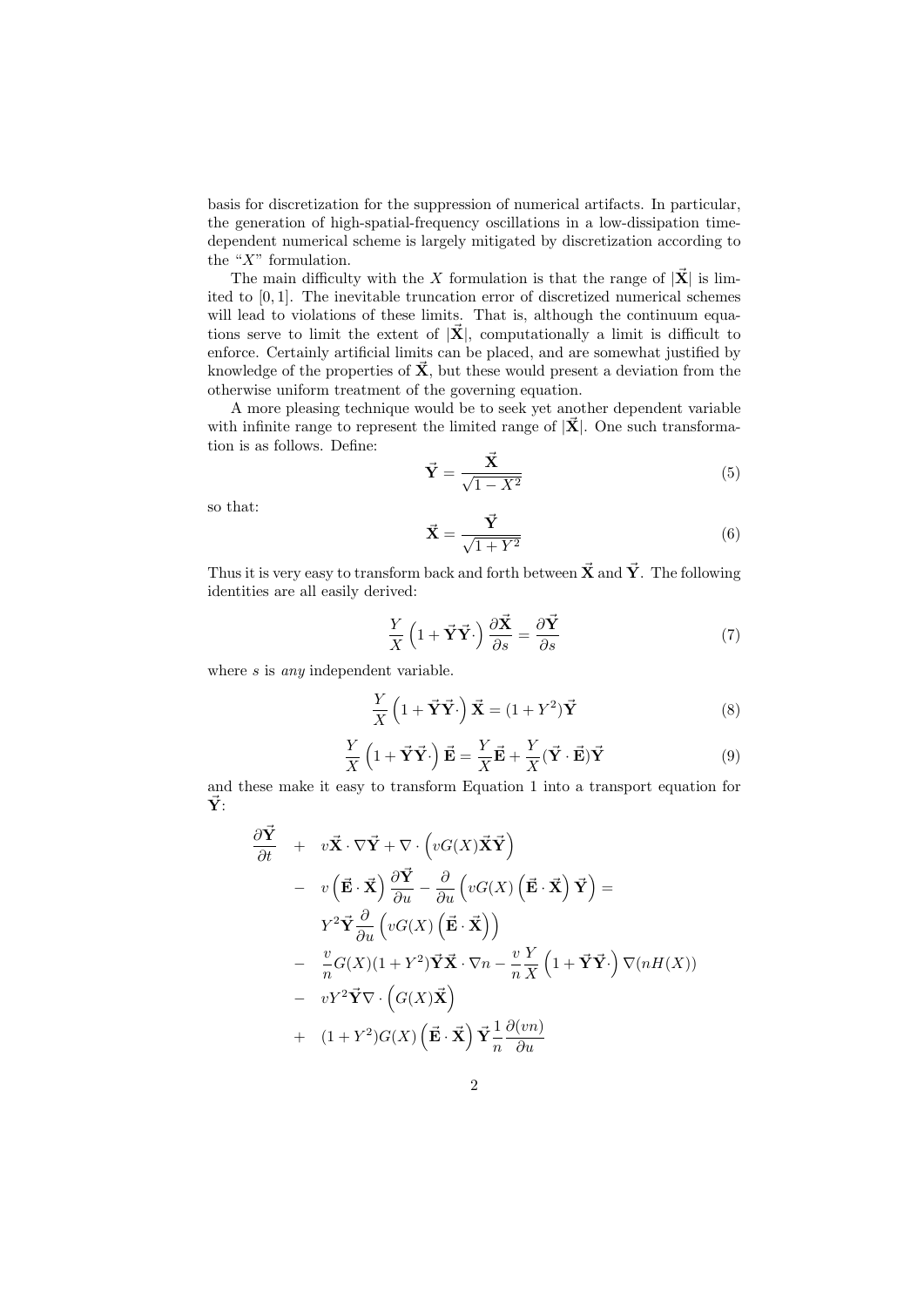+ 
$$
\frac{v}{n} \frac{\partial (nH(X))}{\partial u} \frac{Y}{X} \left( \vec{\mathbf{E}} + \vec{\mathbf{Y}} \left( \vec{\mathbf{Y}} \cdot \vec{\mathbf{E}} \right) \right)
$$
  
+  $\frac{v}{2u} J(X) \left( \left( \vec{\mathbf{E}} \cdot \vec{\mathbf{X}} \right) \vec{\mathbf{Y}} - XY \vec{\mathbf{E}} \right) + \left( \frac{\delta \vec{\mathbf{Y}}}{\delta t} \right)_c$  (10)

If the approximation  $\left(\frac{\delta \vec{\Gamma}}{\delta t}\right)_c$  $= -\nu \vec{\Gamma}$  is used, although it is not strictly correct[1], the collision term becomes:

$$
\left(\frac{\delta \vec{\mathbf{Y}}}{\delta t}\right)_c = -(1+Y^2) \left(\nu + \frac{1}{n} \left(\frac{\delta n}{\delta t}\right)_c\right) \vec{\mathbf{Y}} \tag{11}
$$

### 1 0-d example

In the absence of any spatial dependence, the equation takes on a much simpler form:

$$
\frac{\partial Y}{\partial t} - vEX(2G(X) + 1)\frac{\partial Y}{\partial u} =
$$
\n
$$
vE\frac{Y}{X}(1+Y^2)\left(X^2\frac{\partial G(X)}{\partial u} + \frac{\partial H(X)}{\partial u}\right)
$$
\n
$$
+ \frac{Y}{X}(1+Y^2)vE\left(\frac{X^2G(X)}{u} + (X^2G(X) + H(X))\frac{1}{n}\frac{\partial n}{\partial u}\right)
$$
\n
$$
- Y(1+Y^2)\left(\nu + \frac{1}{n}\left(\frac{\delta n}{\delta t}\right)_c\right)
$$
\n(12)

which is to be solved, along with the usual first equation:

$$
\frac{\partial \eta}{\partial t} - \frac{\partial}{\partial u} (vEX\eta) = \left(\frac{\delta \eta}{\delta t}\right)_c \tag{13}
$$

where  $\eta = v n$ .

Alternately, Equation 12 can be written as:

$$
\frac{\partial Y}{\partial t} - vEXK(X)\frac{\partial Y}{\partial u} =
$$
\n
$$
\frac{Y}{X}(1+Y^2)vE\left(\frac{X^2G(X)}{u} + (F(X) - X^2)\frac{1}{n}\frac{\partial n}{\partial u}\right)
$$
\n
$$
-Y(1+Y^2)\left(\nu + \frac{1}{n}\left(\frac{\delta n}{\delta t}\right)_c\right)
$$
\n(14)

where:

$$
K(X) = (2G(X) + 1) + XG'(X) + \frac{1}{X}H'(X)
$$
\n(15)

If we define:

$$
F(X) = \frac{X}{\gamma} \tag{16}
$$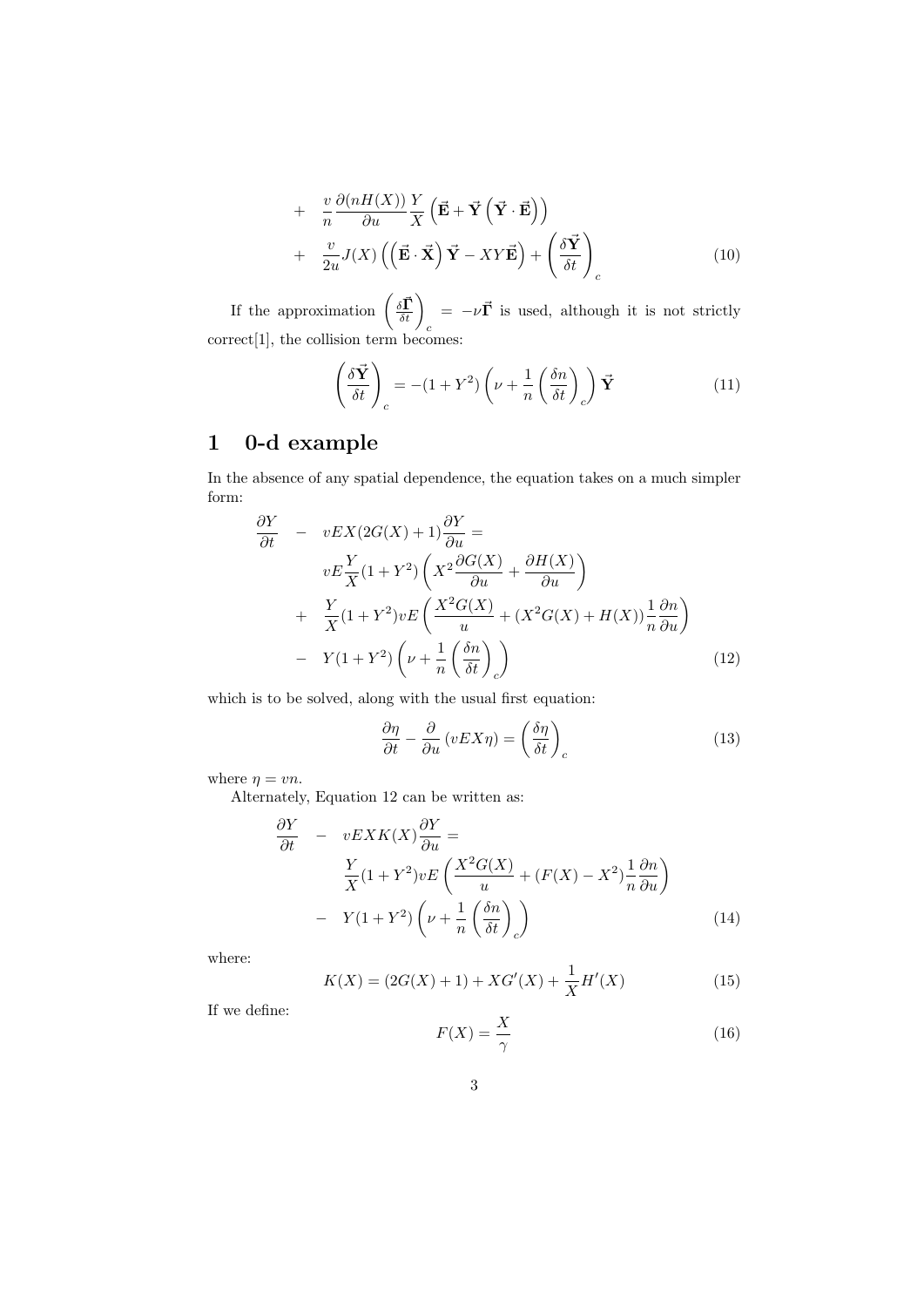then:

$$
K(X) = \frac{1}{X}(X^2G(X) + H(X))' + 1 = \frac{1}{X}(F(X) - X^2)' + 1 = \frac{1}{X}F'(X) - 1
$$
 (17)

The limits are:

$$
\lim_{X \to 0} K(X) = \frac{3}{5} - \frac{48}{175} X^2 \qquad \lim_{X \to 1} K(X) = (1 - X). \tag{18}
$$

It helps to know that:

$$
F(X) = \frac{X}{\gamma} = \frac{1}{3} + \frac{4}{5}X^2 - \frac{12}{175}X^4
$$
\n(19)

at small X.

### 1.1 Townsend discharge

An inhomogeneous 0-d problem with exponential spatial growth of fundamental quantities  $(n, \Gamma)$  can be treated with the unbounded anisotropy ("Y") formulation. The equations are:

$$
\frac{\partial \eta}{\partial t} - \frac{\partial}{\partial u} (vEX\eta) = -\alpha vX\eta + \left(\frac{\delta \eta}{\delta t}\right)_c \tag{20}
$$

where  $\alpha$  is the Townsend coefficient, as defined in [1]. A similar term must be added to the anisotropic equation, derived from those spatial derivative terms which involve derivatives of fundamental quantities:

$$
\frac{\partial Y}{\partial t} - vEXK(X)\frac{\partial Y}{\partial u} = -\alpha v(1+Y^2)(F(X)-X^2)\frac{3}{2}
$$
  
+ 
$$
(1+Y^2)^{\frac{3}{2}}vE\left(X^2\frac{G}{u} + (F(X)-X^2)\frac{1}{n}\frac{\partial n}{\partial u}\right)
$$
  
- 
$$
Y(1+Y^2)\left(\nu + \frac{1}{n}\left(\frac{\delta n}{\delta t}\right)_c\right)
$$
(21)

### 1.2 Pulsed Townsend discharge

Another inhomogeneous 0-d problem assumes exponential temporal growth of fundamental quantities  $(n, \Gamma)$  and is treated with the unbounded anisotropy ("Y") formulation as follows:

$$
\frac{\partial \eta}{\partial t} - \frac{\partial}{\partial u} (vEX\eta) = -\beta \eta + \left(\frac{\delta \eta}{\delta t}\right)_c \tag{22}
$$

where  $\beta$  is the exponential growth rate, as determined by the net ionization rate. The anisotropic equation requires no such term:

$$
\frac{\partial Y}{\partial t} - vEXK(X)\frac{\partial Y}{\partial u} =
$$